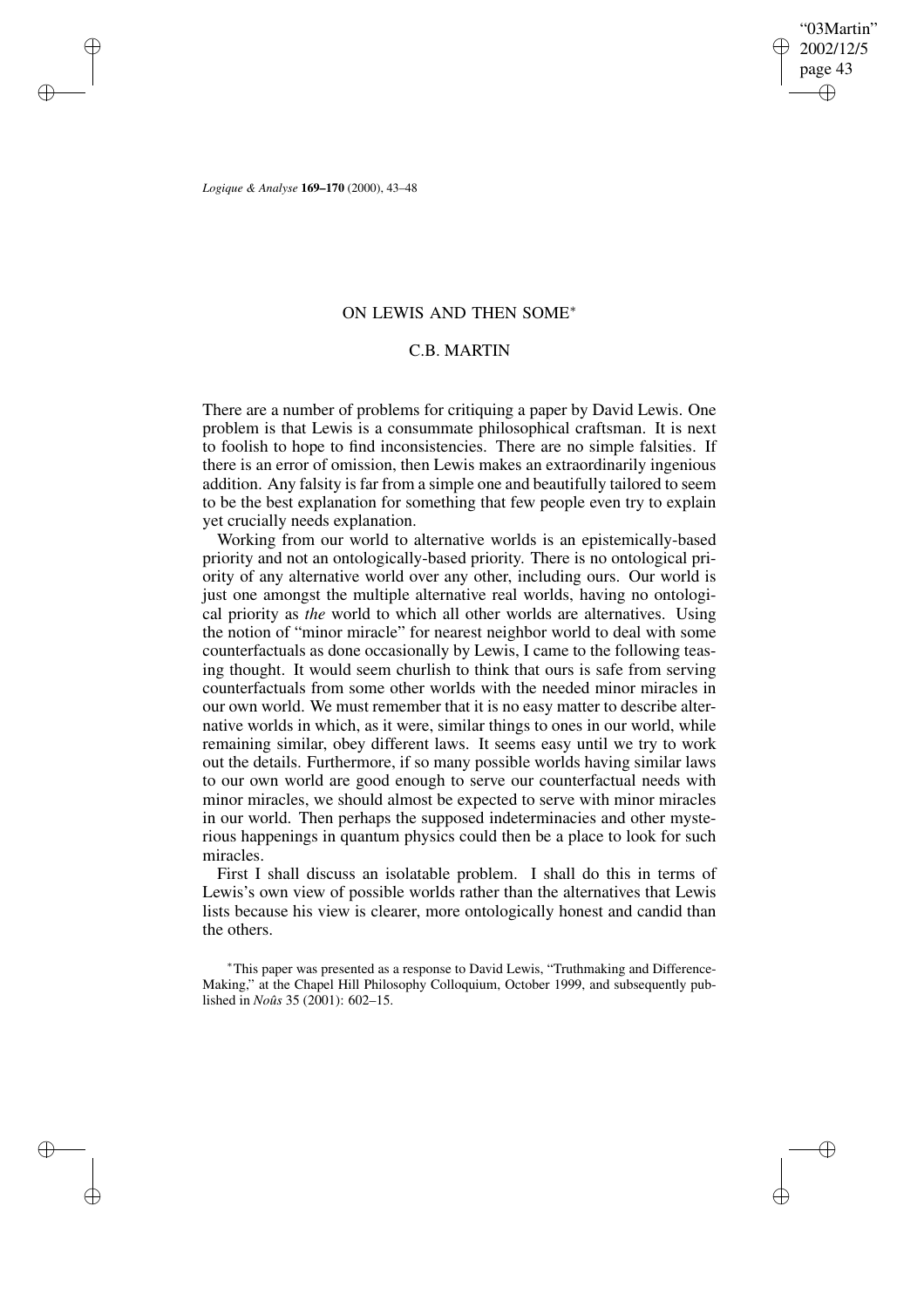"03Martin" 2002/12/5 page 44 ✐ ✐

✐

✐

### 44 C.B. MARTIN

Lewis says that he "once professed agnosticism about whether there are indiscernible possible worlds". He now has moved to a form of denial of indiscernible worlds.

I shall argue why he should accept indiscernible worlds and obviate the need for distinctive objects for distinct worlds.

Scrubbed clean of verificationist overtones, "discernible" just is "difference making".

1. Alternative (possible) worlds each have their own unshared-with-otherworlds' space-times. That should be enough to allow numerical difference between those worlds, even if they are qualitatively and relationally similar just as spatial-temporal difference is enough to make a difference between qualitative and relational similarities *within* a world.

2. Max Black's chapter, "Identity and Indiscernibility," in his book *Problems of Analysis*, gives the example of a two-sphere universe.<sup>1</sup> The spheres have similar properties and similar relations. There is a way of expressing the difference between there being only one sphere and there being more than one. It is done by thinking of there being a part of a sphere that is more than any sphere's distance from some other part of a sphere. If that thought is applicable, then there is more than one sphere. If it is not applicable, then there is only one sphere.

The qualitative and relational similarities between worlds are differentiated by each world's unique and unshared space-time.

The truth maker principle that Lewis ascribes to me is not my view.

He suggests (and so does John Bigelow in an unpublished paper) that I am claiming "The proposition that a donkey talks is true iff a donkey talks." This is to claim "If there exists a talking donkey then there exists a proposition that is representative of there being a talking donkey."

I accept nothing like "If x then the proposition that x is true."

I do accept that there exist things (or spatio-temporal segments) and their properties and relations and their dispositions. I think that these can exist without truths about them. Truth requires truth bearers and truth makers as correlatives. For truth we need a truth bearer that is in use by an individual or within the individual's capacity for use as projective to and selective for what or how something exists that *does* exist (truth maker).

Lewis has an account of propositions as sets of possible worlds, but I fail to understand how sets of possible worlds play the projective-selective role of truth bearers. He allows that propositions can be unexpressable and unthinkable. How do these unexpressable and unthinkable sets fill any kind of projective, selective, representational role? Truth bearers are representative of what makes them true. The job is to give an account of representation

<sup>1</sup> *Problems of Analysis*, Ithaca: Cornell University Press, 1954.

✐

✐

✐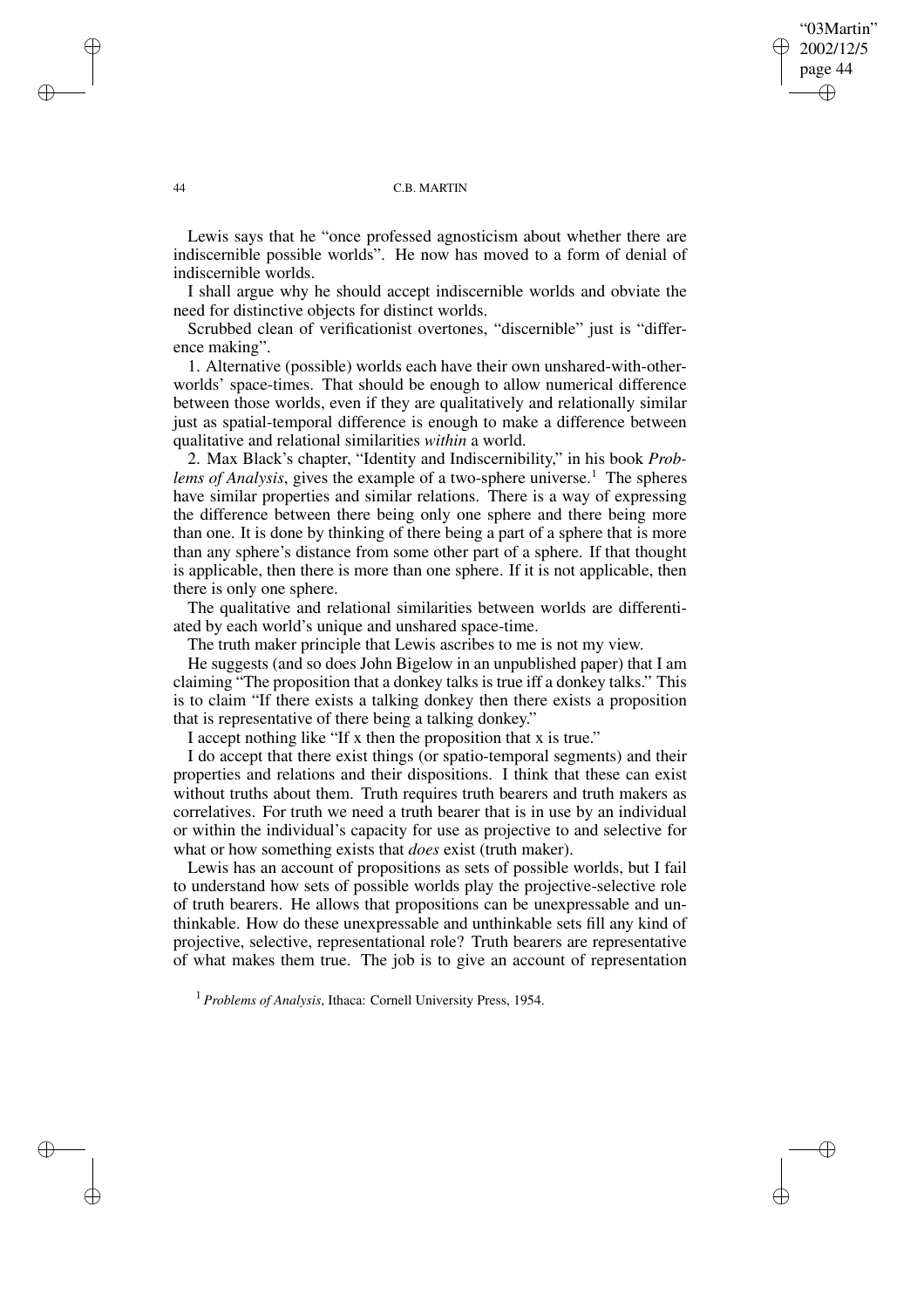### ON LEWIS AND THEN SOME 45

✐

✐

✐

✐

that is naturalistic and in no need of abstract entities. To do this adequately is to find the sources in basic nature that can provide a slide from quark to colleague.

There must, I think, be a gradualist model from this simple projection to non-linguistic and linguistic capacities for rule-governed intentional representative activities in the head and behaviour. This will be a model going from the many directional readinesses of the quark, most of which would not be manifested, to the capacities and dispositions for many representations of some English speaker, most of which would also not be manifested.

I shall present a slide. I shall leave it up to the reader to choose at what point in the slide is enough for a case of full-bodied representation or perhaps representational use. First, some metaphysics is necessary.

An actual disposition or set of readinesses exists, here and now, and is projective for endless manifestations with an infinity of present or absent, actual or non-actual alternative disposition partners. We can think of this projectivity as constituting a complex line (or, perhaps better, a "web" or a "net" that elsewhere I have called a "Power Net"). Dispositions differ just in case their disposition lines differ. A disposition line is what the disposition is *for*, what it is *not* for, and what it is *prohibitive against* with alternative actual or non-actual reciprocal disposition partners. In this way, a disposition line encompasses a bounded infinity of directedness. These readinesses are all actual, although non-existent disposition partners and non-existent manifestations are not. Disposition lines can weaken or strengthen or cease to exist. At any specific freeze-dried moment there are specific disposition lines having their active readinesses for an infinity of mutual manifestations with an infinity of actual and non-actual reciprocal disposition line patterns both intrinsic and extrinsic. An object possessing a disposition may lose that disposition. This is different from the disposition being retained but its manifestation being blocked or inhibited by something intrinsic or extrinsic to the object. There is a parallel distinction between cases in which a disposition line is complicated or "kinky" (and thus difficult to see as a pattern), and those in which dispositions are in flux and different disposition lines are in play at different times. These cases are different from those in which different dispositions can share disposition lines up to a given point and then diverge.

Dispositionality provides a basis for a naturalistic realism in logic and mathematics. Let there be anything, even just a quark or two. These have actual dispositions with their disposition lines for different manifestations with an infinity of other elementary particles with alternative interrelations and interactivities that are arrangements such that those particles would constitute the golden horn unicorn or, differently organized, the very same particular would constitute rule-following organisms. The readinesses of the original quark are all actual, although not all of the reciprocal disposition partners

"03Martin" 2002/12/5 page 45

✐

✐

✐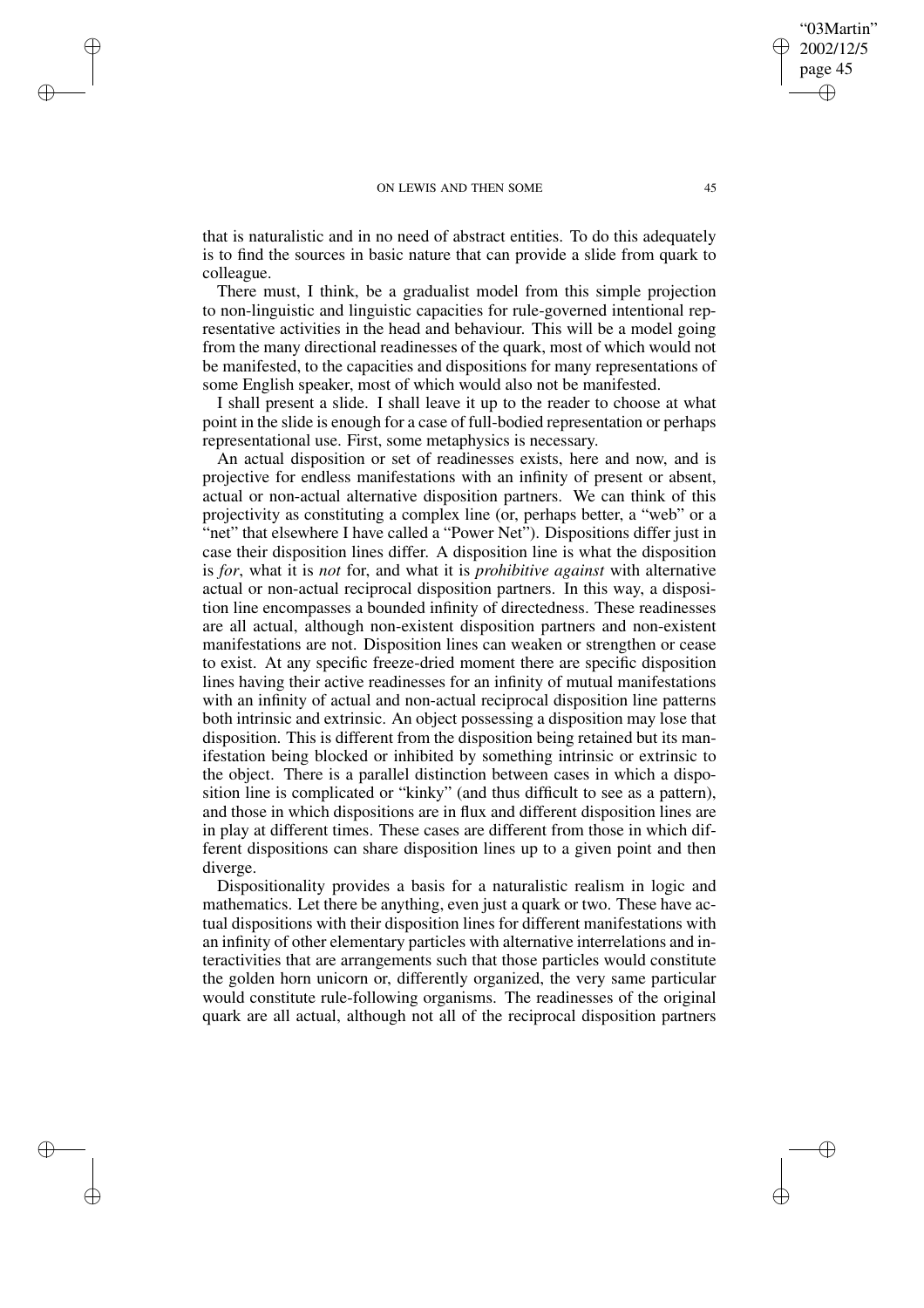"03Martin" 2002/12/5 page 46 ✐ ✐

✐

✐

### 46 C.B. MARTIN

and manifestations are. The directedness to the infinity of reciprocal disposition partners for, or against, or neutral for an infinity of manifestations, with an infinity of different disposition lines, is actual in the quark itself. Therein lies the mathematical reality of infinities: not just in a grain of sand but in whatever is an elementary particle or aspect of a superstring.

Dispositionality with its disposition lines directive for a bounded infinity would seem to satisfy the "and so on" of recursive functions. Knowing a line, one could move from one place (with a specific set of reciprocal disposition partners) to any other place (with a different set of partners, actual or nonactual) along the line. This suggests that recursion is built into nature at the simplest, most basic level. We can be grateful that such lines of directedness can exist without our having to know them or be mistake free in our attempts to know them.

It is possible, as well, to see how dispositionality could ground entailment and mathematical necessity. Different disposition lines can have overlapping segments. There is no guarantee than an agent who possesses dispositions with such lines recognizes or appreciates the overlapping. Even so, an agent may anticipate a whole range of overlappings involving different disposition lines and, with great good fortune, come to a detailed awareness of much of this. That awareness, of course, need not take the explicit form of the technical notion of disposition lines. Failure to see a lack of overlap or a point of conflict between disposition lines is common experience.

A given disposition can have a disposition line for the manifestation (with relevant reciprocal disposition partners) of the acquiring of new dispositions with new disposition lines. The actual seminality of the disposition here is what grounds a naturalistic account of the objectivity of mathematics and logic and also for the sense of real discovery and failure of discovery. From the self-identity of distinct disposition lines flows the necessities of their overlappings (or points of conflict).

The only thing that such a sturdy naturalism for mathematics (and much else, including modalities) cannot account for is the for all times and places utterly null universe. Since our own individual existence (and much else) falsifies the universe being empty, we can live with this false counter-case. If that is a reason for peopling the universe with non-spatial, non-temporal abstract entities and universals (as Lewis, of course, never does), it isn't good enough. Physics itself helps here. Space-time cannot exist in a totally empty world — it needs to have (as substance would) properties.<sup>2</sup>

After living the relationships between indefinitely many worlds, of which ours is only one, to explain necessity and contingency and otherwiseness and

<sup>2</sup>A fuller epistemic model for this is developed in "Rules and powers" with John Heil, *Philosophical Perspectives* 12 (1998): 283–312.

✐

✐

✐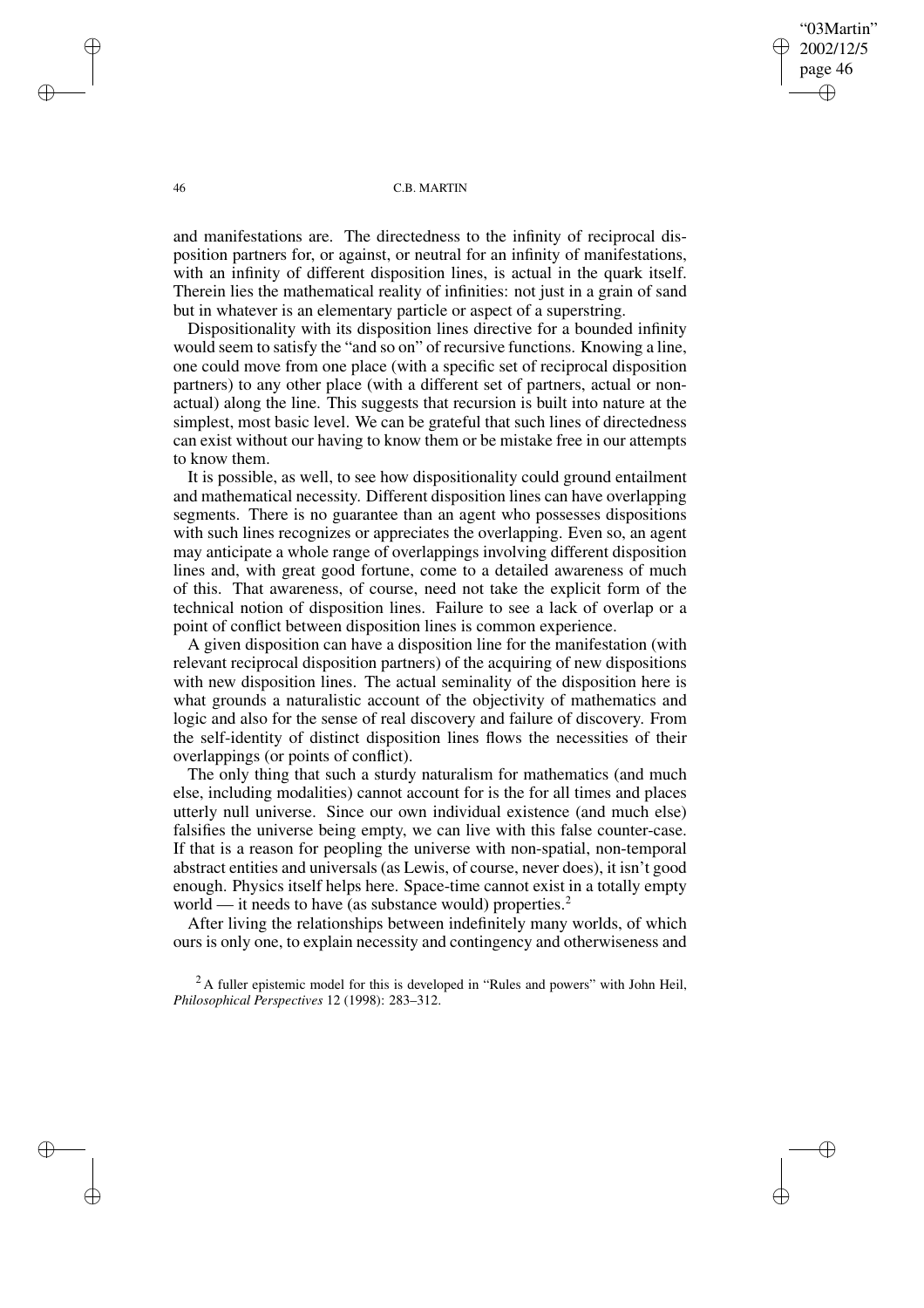### ON LEWIS AND THEN SOME 47

✐

✐

✐

✐

fictions, it may feel very hard and odd to even attempt to do it all just within *our* actual world. I mean to show how that *can* be done.

There is a need to explain in terms of the actual the intuitive notion of would and could have been otherwise.

For any dispositional state there are *actual* readinesses with an indefinite number of alternative reciprocal disposition partners for an indefinite number of alternative mutual manifestations. This view would regard the counterfactual as a clumsy linguistic gesture to these multiple readinesses. It should not be read as an assertion of what *would* have happened instead of what *did* happen. That is a reference to mere possibilia. Keeping only to the actual there are the varieties of *actual* readinesses for a variety of mutual actual or non-actual manifestations with a variety of present or absent actual or non-actual reciprocal disposition partners. The readinesses have to be fully actually determinately *for* the mutual manifestations with the reciprocal dispositions. Of course, the manifestations with particular partners may exclude other manifestations with *other* reciprocal partners.

The single quark has the dispositional readinesses with an indefinite number of alternative disposition partners (in the form of its interrelated and interreactive sibling quarks and cousin leptons) for their indefinite number of alternative mutual manifestations. Some of these would even take the form of beings with various capacities for representational uses. Such capacities and readinesses would form truth bearers for the presences or absences that would be the correlative truth makers or false makers or even accuracy or inaccuracy makers.

The slide from single quark to particle conglomerates of humanoid types invites us with many places to get off as enough for representational use. I cannot describe the slide and get-off places here in detail. Very roughly, there are quark-lepton arrangements (systems) in the body under rough "evolutionary" development that have mappings of their immediate physical environments — *in* the body but outside of the central system involved. These mappings allow for spatial and temporal (anticipatory) targets for placing origins of input and placing endpoints of output. There is competition of input such that the seemingly stronger input may not win. If there has been a number of inputs messaging cold in the inner core, then with the retention of these in the central system (perhaps primarily centered in the hypothalamus) the stronger input from an area of the surface of the skin may lose to a weaker input from the inner core. This is all under negative and positive feedback and also feedforward, anticipatory and corrective. It takes many months to mature in the human body. It can function in a permanent vegetative state so it is not a conscious system. Are its inputs given representational use? Or do you want consciousness, or do you want to stay on the slide until linguistic representation? You decide where you get truth bearers. But the

"03Martin" 2002/12/5 page 47

✐

✐

✐